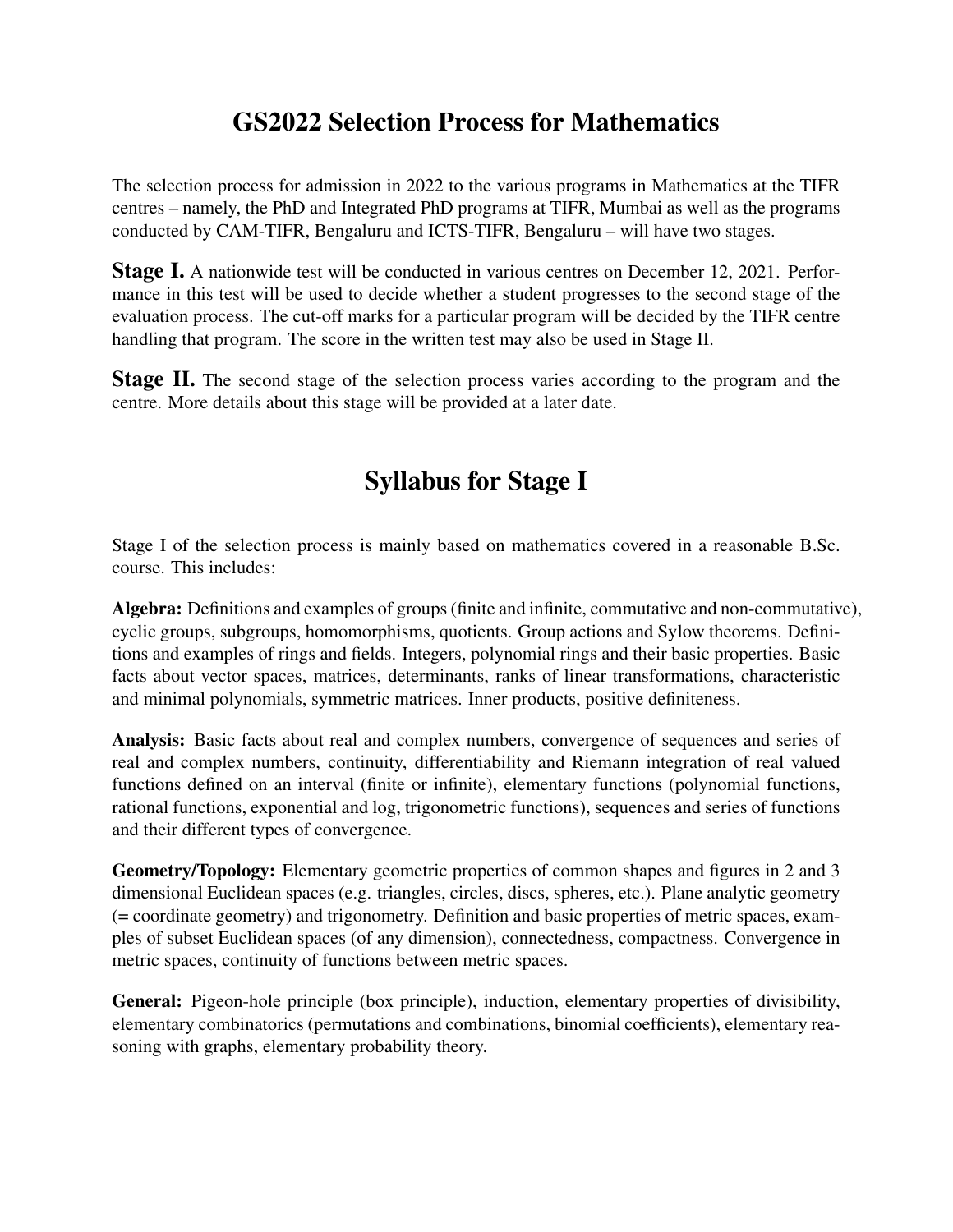### Sample Questions for Stage I

The following are some sample questions for the online test that will be held on December 12. Some question papers from previous years can be found at http://univ.tifr.res.in/gs2022/Prev QP/Prev QP.htm

### *Sample multiple choice questions*

- 1. Let  $f : \mathbb{R} \to \mathbb{R}$  be a continuous bounded function. Then
	- (a) *f* has to be uniformly continuous
	- (b) there exists an  $x \in \mathbb{R}$  such that  $f(x) = x$
	- (c) *f* can not be increasing
	- (d)  $\lim_{x \to \infty} f(x)$  exists.
- 2. Define a function

$$
f(x) = \begin{cases} x + x^2 \cos(\frac{\pi}{x}), & \text{if } x \neq 0\\ 0, & \text{if } x = 0 \end{cases}
$$

Consider the statements:

- **I.** *f* is differentiable at  $x = 0$  and  $f'(0) = 1$ .
- **II.** *f* is differentiable everywhere and  $f'(x)$  is continuous at  $x = 0$ .
- **III.** *f* is increasing in a neighbourhood around  $x = 0$ .
- **IV.** *f* is not increasing in any neighbourhood of  $x = 0$ .

Which one of the following combinations of the above statements is true.

- (a) **I.** and **II**.
- (b)  $\bf{I}$ . and  $\bf{III}$ .
- $(c)$  **II.** and **IV.**
- (d)  $\bf{I.}$  and  $\bf{IV.}$

#### *Sample true/false questions*

- 1. If *A* and *B* are  $3 \times 3$  matrices and *A* is invertible, then there exists an integer *n* such that  $A + nB$  is invertible.
- 2. Let *P* be a degree 3 polynomial with complex coefficients such that the constant term is 2010. Then *P* has a root  $\alpha$  with  $|\alpha| > 10$ .
- 3. The symmetric group  $S_5$  consisting of permutations on 5 symbols has an element of order 6.